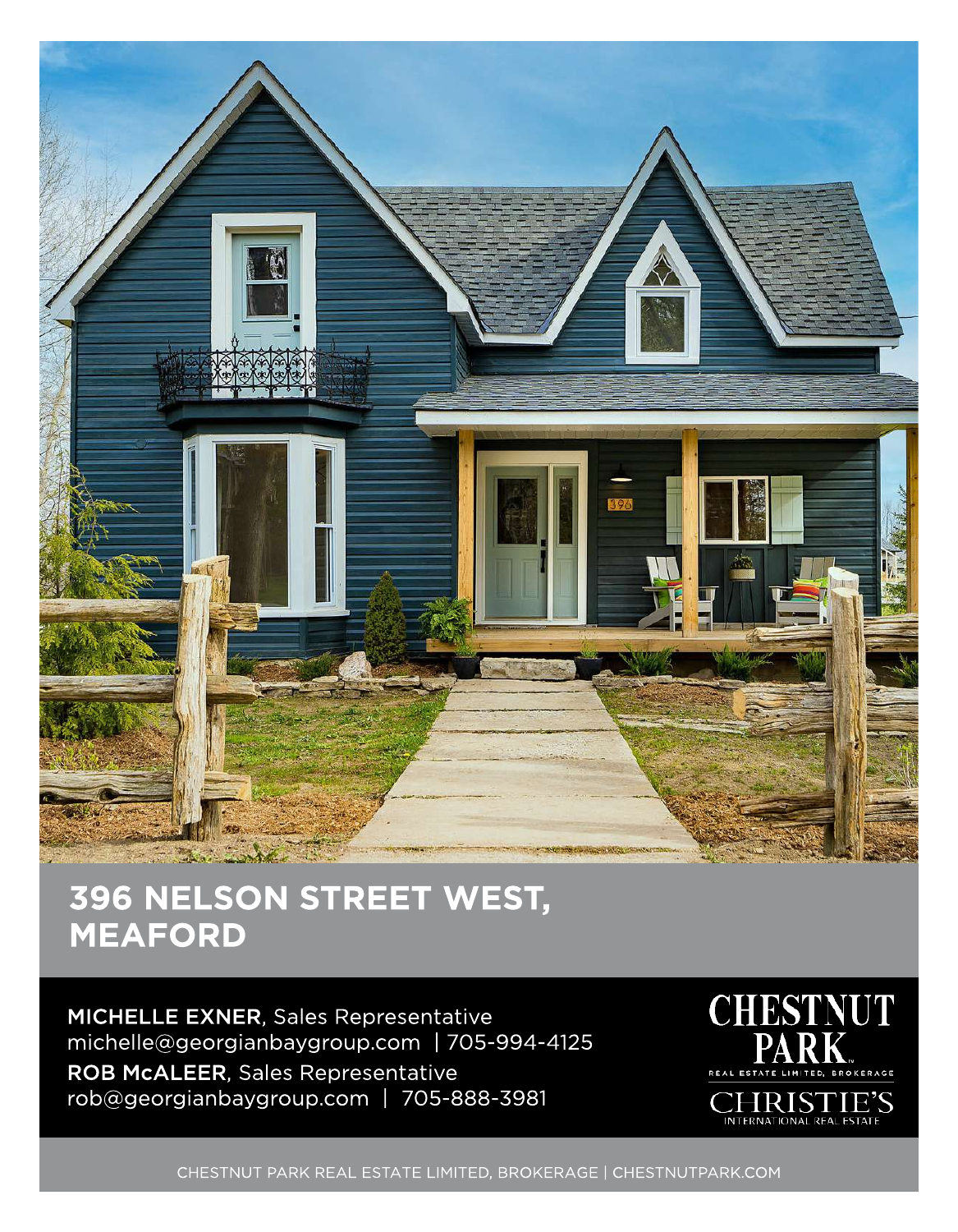

## FRESHLY RENOVATED CHARACTER HOME!

Amazing opportunity to acquire a beautiful home on an incredible, .44 acre in-town lot on a quiet street in waterfront gem, Meaford. Wonderfully located walking distance to the Hospital, Big Head River fishing, Downtown & the Harbour yet only 15 minutes to Blue Mountains recreation area. Offering 3 bedrooms, 2 bathrooms this stylish property will appeal to weekenders, snowbirds and retirees. The pretty exterior features a cheerful palette, peaked roof lines & covered front porch. The front door leads to the mud room perfect for loading/ unloading your seasonal gear. To the left of the entrance is a room that could serve as a main floor 3rd bedroom, rec room, or home office. Show-stopping great room features a gorgeous new kitchen overlooking the sitting area with a gas fireplace, perfect for entertaining friends and family. Walk out to the elevated deck & enjoy tranquil views and beautiful sunset over the Meaford Golf Course. Upstairs there are 2 bedrooms and a full bath. Lower level features a non renovated bonus room with a gas fireplace, accessible from a private walk-out entrance which could serve as a potential guest suite, fitness room and more. Too many upgrades to mention.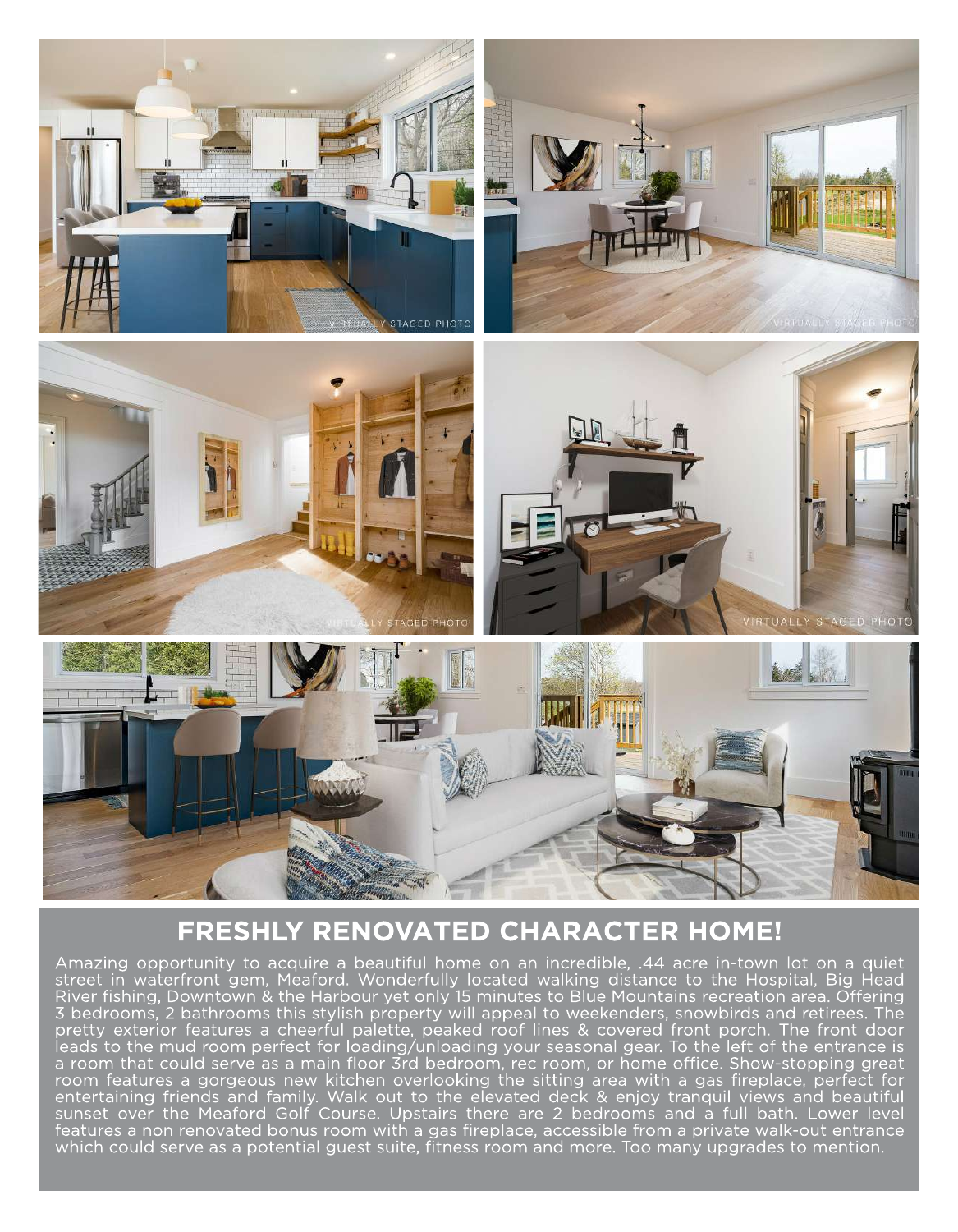

## FEATURES:

- Oversized lot provides option of adding garage/ coach house or, sever off & sell a building lot when full services arrive on Nelson Street.
- Many upgrades including: new roof on front section, new siding on rear addition, exterior painted and stained, new flooring, millwork, drywall, paint, hardware, wiring, light fixtures, plumbing and fixtures throughout.
- New gas fireplace
- New kitchen cabinets, quartz coutertops, ceramic tile backsplash, premium stainless steel appliances.
- New sliding door and pressure treated deck.
- Many other recent improvements too many to list!

Meaford is a fascinating four-season destination that has it all! The quaint and charming historic downtown district offers great live theatre and concerts, fresh local food, unique shopping, nature at your doorstep, a beautiful harbor and so much more.